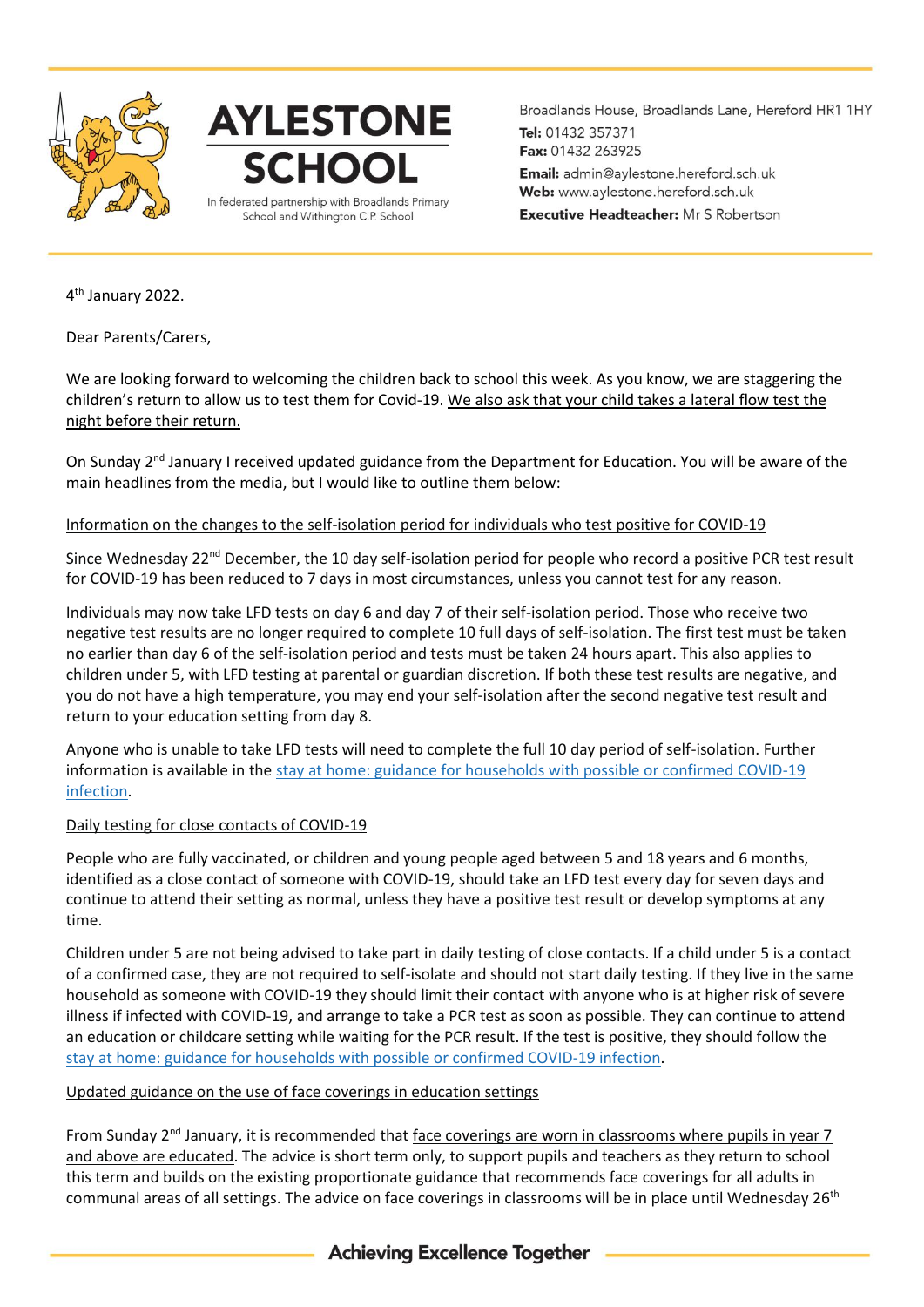

# **AYLESTONE SCHOOL** In federated partnership with Broadlands Primary

School and Withington C.P. School

Broadlands House, Broadlands Lane, Hereford HR1 1HY Tel: 01432 357371 Fax: 01432 263925 Email: admin@aylestone.hereford.sch.uk Web: www.aylestone.hereford.sch.uk **Executive Headteacher:** Mr S Robertson

January, when Plan B regulations are currently scheduled to expire, at which point it will be reviewed. Please ensure your child has enough face coverings to last them each day as we only have a limited number in school to supply children who have misplaced theirs. Please refer to my previous communications on the safe wearing of face coverings.

As a reminder I will also outline some of the parts of previous communications with regards to the children's safe return to school:

As we did last year, during the autumn term we have experienced some cold temperatures. One of the measures we have in place is to have as much ventilation in rooms by having windows and doors open where possible. We are advised that this needs to continue. We have already put the heating on and will provide additional heating in rooms where we can. Our children look extremely smart in their uniform and we would like this to continue as much as possible. With temperatures likely to remain cold in the spring term, can I ask that parents look to provide children with additional layers underneath their uniform that cannot be seen to best preserve the look of the uniform. Logoed jumpers and cardigans can be worn by the primary school children and Aylestone logoed jumpers (not hooded tops) can be worn under blazers for the secondary school children. All children should have a warm waterproof coat when they come to school and it will be at the teacher's discretion as to whether children need to wear these in the classroom.

If your child develops symptoms of COVID-19, they must not come back to school and you should arrange a test for them which can be arranged throug[h https://www.nhs.uk/ask-for-a-coronavirus -test](https://www.nhs.uk/ask-for-a-coronavirus%20-test) or by calling 119. Please follow our normal absence procedures and inform school once you have a test result.

Further information is available at: [https://www.gov.uk/government/publications/covid-19-stay-at-home](https://www.gov.uk/government/publications/covid-19-stay-at-home-guidance/stay-at-home-guidance-for-households-with-possible-coronavirus-covid-19-infection)[guidance/stay-at-home-guidance-for-households-with-possible-coronavirus-covid-19-infection](https://www.gov.uk/government/publications/covid-19-stay-at-home-guidance/stay-at-home-guidance-for-households-with-possible-coronavirus-covid-19-infection)

### **January – Start of Term**

Testing remains important in reducing the risk of transmission of infection within schools. That is why, whilst some measures are relaxed, others will remain, and if necessary, in response to the latest epidemiological data, we all need to be prepared to step measures up or down in future depending on local circumstances.

As pupils will have potentially mixed with lots of other people during the Christmas holidays, the Government are asking that all secondary school pupils should receive an on-site lateral flow device test on their return in the Spring Term. The Government has recognised that this is a huge logistical challenge and are therefore allowing schools to stagger the start of the Spring Term for children. As such, the arrangements for the return of students is as follows:

Wednesday  $5<sup>th</sup>$  January (8:45 am) – Year 7 Wednesday  $5<sup>th</sup>$  January (1:15 pm) – Year 11 Thursday  $6<sup>th</sup>$  January (8:45 am) – Year 10 Thursday  $6^{th}$  January (1:15 pm) – Year 8 Friday  $7<sup>th</sup>$  January (8:45 am) – Year 9

We ask that on the day your child returns they arrive as close to the arrival time listed above to enable us to

**Achieving Excellence Together**